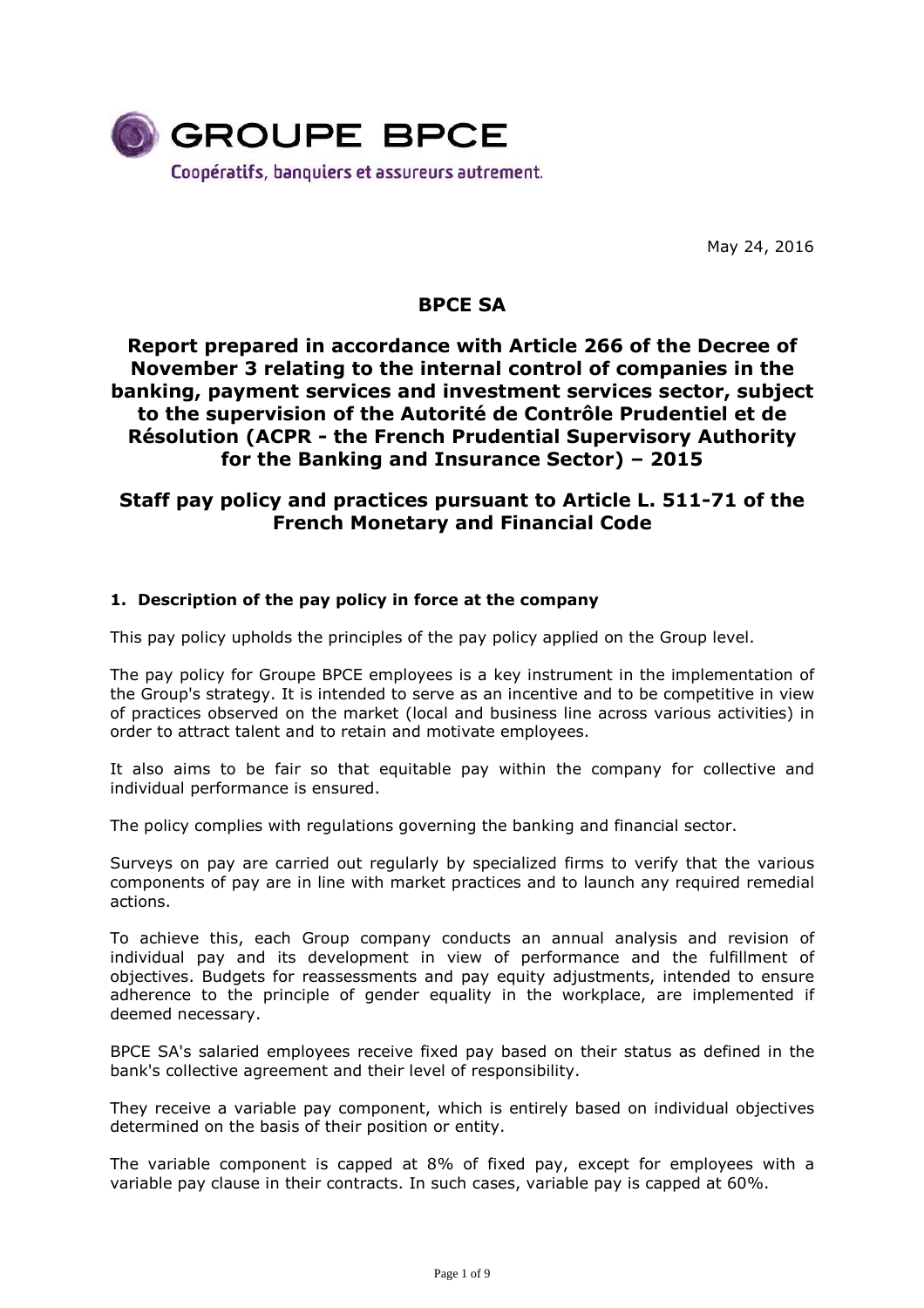The target variable component for employee members of the Executive Management Committee is 80%, as is the target variable component for Management Board members.

Employees also benefit from a profit-sharing system, capped at 12% of payroll.

### **2. Decision-making procedure used to determine the pay policy**

The Remuneration Committee is composed of the Chairmen of the Boards of Directors of Banque Populaire banks, the Chairmen of the Steering and Supervisory Boards of Caisses d'Epargne, a Chief Executive Officer of a Banque Populaire bank, a Chairman of the Management Board of a Caisse d'Epargne, an elected employee representative on the Supervisory Board and an independent director.

The Committee is chaired by an independent director in compliance with the recommendations of the Corporate Governance Code for listed companies amended in November 2015 by the French Private Companies Association (AFEP) and the French Business Confederation (MEDEF).

The members of the Committee cannot be corporate officers of BPCE.

Chaired by Maryse Aulagnon, Chairman and Chief Executive Officer of Affine and an independent director, the Committee is also composed of the following members (as of December 31, 2015):

- $\checkmark$  Catherine Amin Garde, Chairman of the Steering and Supervisory Board of Caisse d'Epargne Loire Drôme Ardèche
- $\checkmark$  Astrid Boos, Chairman of the Steering and Supervisory Board of Caisse d'Epargne Alsace
- $\checkmark$  Pierre Desvergnes, Chairman of the Board of Directors of CASDEN Banque Populaire
- André Joffre, Chairman of the Board of Directors of Banque Populaire du Sud
- $\checkmark$  Didier Patault, Chairman of the Management Board of Caisse d'Epargne Ile-de-France
- $\checkmark$  Yves Gevin, Chief Executive Officer of Banque Populaire Rives de Paris
- $\checkmark$  Vincent Gontier, employee of NATIXIS

The Committee met five times to discuss pay in 2015.

It conducted a review of:

the principles of the pay policies of the company and Group;

pay, remuneration and benefits of any kind granted to the company's corporate officers;

pay attributed to the Head of Risk Management and Head of Compliance.

The Remuneration Committee expressed its view on the proposals of Executive Management concerning "risk takers" and on the principles of the pay policy for this group of employees.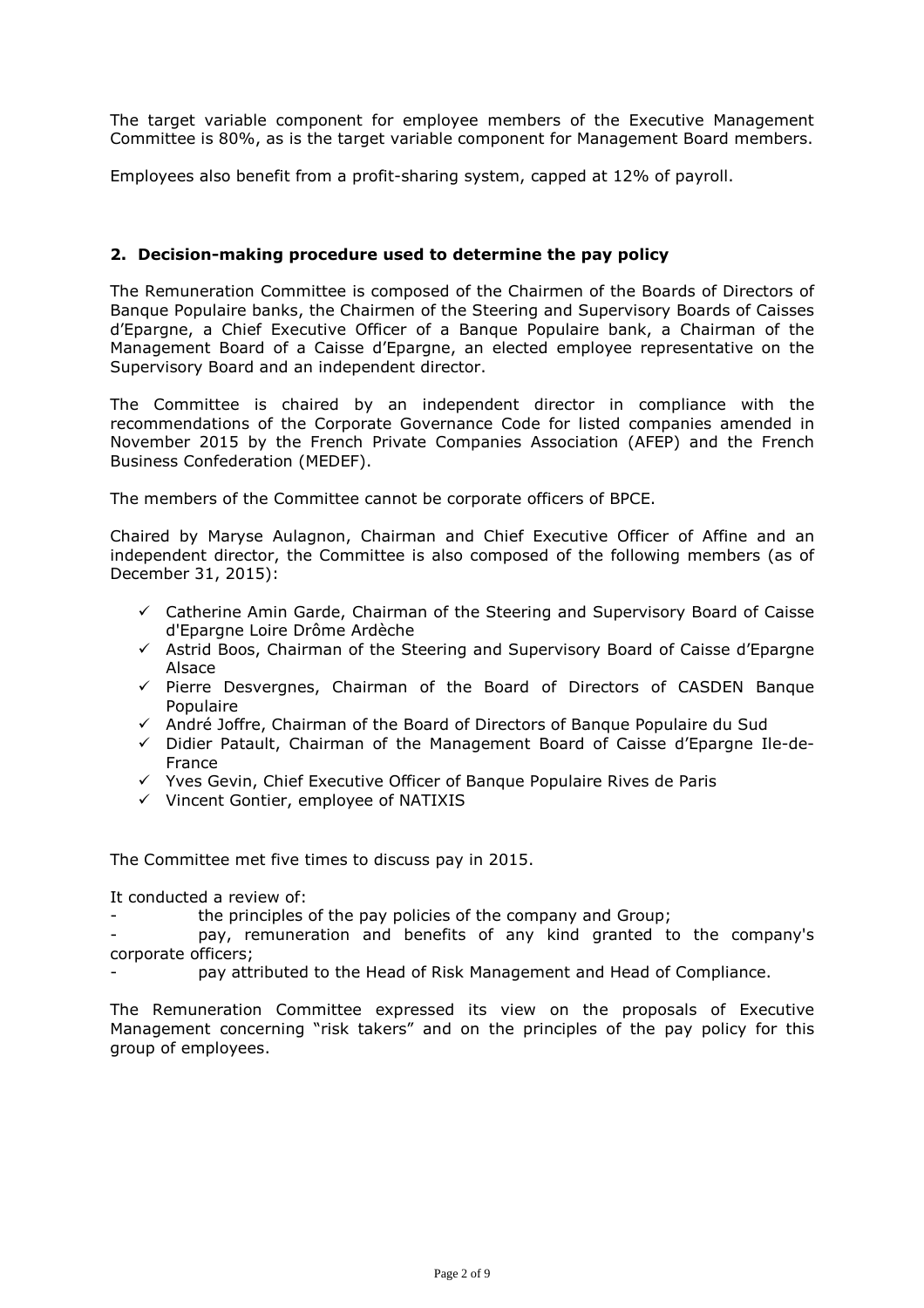## **3. Description of the pay policy**

### *3.1 Composition of the regulated population ("risk takers")*

In accordance with Delegated EU Regulation No. 604/2014, Groupe BPCE companies are required to identify the categories of personnel whose professional activities have a material impact on the institution's risk profile.

The delegated regulation establishes qualitative and quantitative criteria in this regard.

Articles 198 to 201 of the Decree of November 3, 2014 relating to the internal control of companies in the banking, payment services and investment services sector, which are subject to the supervision of the Autorité de Contrôle Prudentiel et de Résolution, establish the procedure for enforcing rules related to pay policy for entities according to their size and internal organization as well as the nature, scale and complexity of their activity.

Thus, within the Group, the criteria for identifying risk takers:

are applicable to credit institutions, financing companies and investment firms with a balance sheet total above €10 billion on an individual, consolidated and subconsolidated basis;

are applicable to credit institutions, financing companies and investment firms with a balance sheet total under €10 billion, but only on the Group level;

are not applicable to asset management companies, portfolio management companies, insurance companies or reinsurance companies;

are applicable to other Group companies whose balance sheet total is above €10 billion or whose activities incur risks to the Group's solvency or liquidity, but on a consolidated basis only.

For BPCE SA, a credit institution with a balance sheet total above €10 billion, the following were identified on the basis of the various criteria:

the members of the Management Board;

the members of the Supervisory Board;

the members of the Executive Management Committee;

- the Heads of each of the three control functions and their immediate subordinates;

the Heads of the following support functions: legal, finance, budget, tax, human resources, pay policy, information technology and economic analysis;

- the permanent decision-making members of the following finance and risk management committees:

o Group Strategic ALM Committee,

o Group Management and Accounting Standards and Methods and Oversight Committee,

- o BPCE Group Risk Management Committee,
- o Group Watchlist and Provisions Committee,
- o Group Risk Management Standards and Methods Committee,
- o Group Operational Risk Management Committee,
- o BPCE Project Committee,
- o Group Operational Risk Management Committee,
- o Investor Relations Strategy Committee,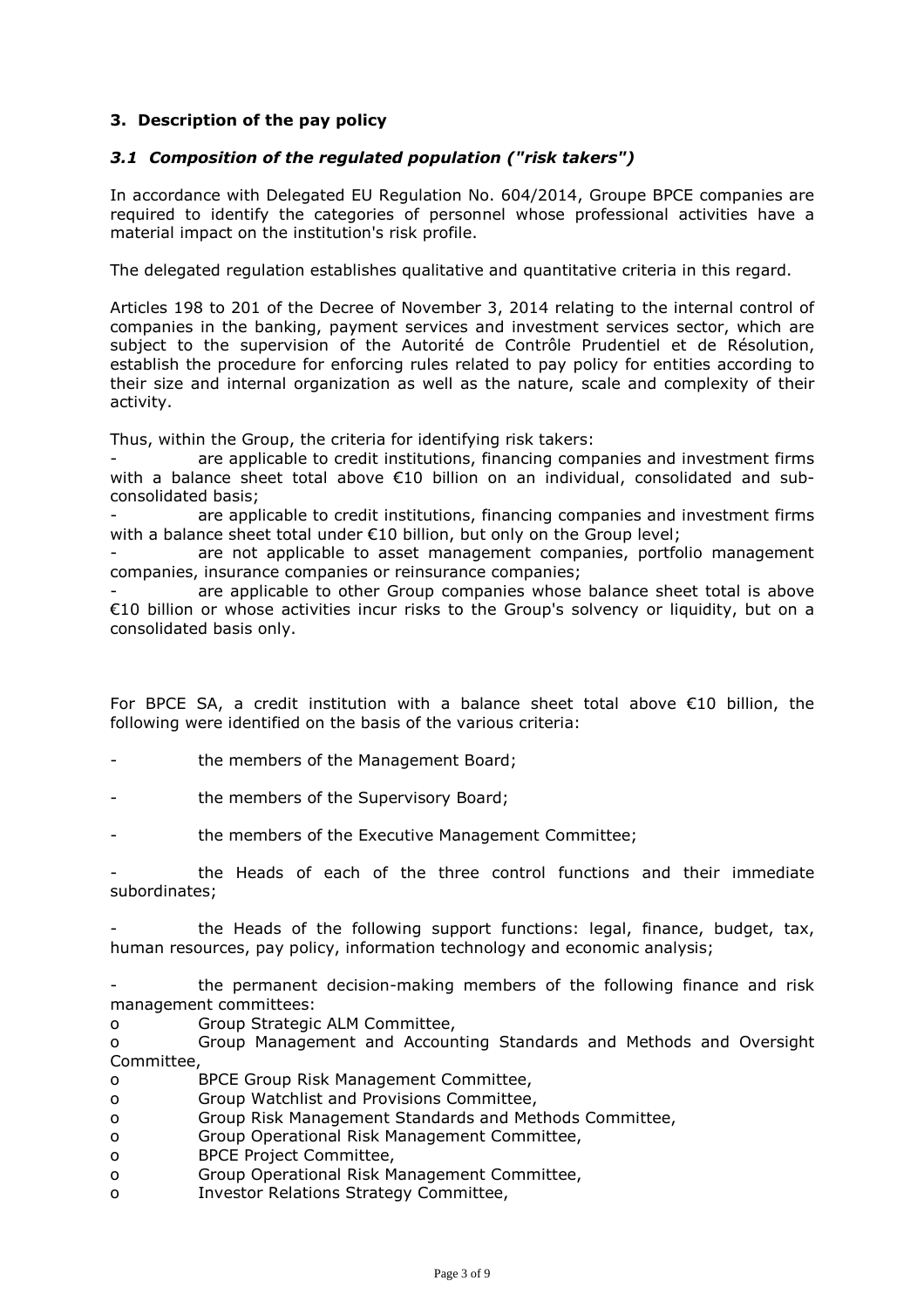- o BPCE SA Risk Management Committee,
- o Caisses d'Epargne Credit Risk Management Committee,
- o Banque Populaire Credit Risk Management Committee,
- o Group Credit Committee,
- o Group Market Risk Management Committee,
- o Review and Validation Committee for New Groupe BPCE Products (CEVANOP).

For all of these committees, members external to BPCE SA are identified according to their company;

Employees who can commit at least 0.5% of BPCE SA's Common Equity Tier-1 capital, calculated on a consolidated basis;

The managers of the above employees;

Employees whose pay for 2014 (fixed  $+$  variable) was equal to or higher than €500,000;

Employees whose pay for 2014 (fixed + variable) was among the top  $0.3\%$ . This figure was calculated on the basis of the headcount of BPCE SA.

In total, 19 members of the Supervisory Board and 54 positions at BPCE SA (company directors and employees) were identified. Employees pro-rated by period (if position was taken or given up during the year) total 70,000.

This list was approved by the Compliance and Risk Management Divisions. It is subject to approval by the Executive Management Committee.

### *3.2 General principles of the pay policy*

It is advisable to make a distinction between three categories of employees within the regulated population:

#### The members of the Supervisory Board

Their pay is composed exclusively of attendance fees and (for the Chairman) a duty allowance, both of predetermined value. They do not receive any variable pay as part of their mandate.

### The Management Board and Deputy Chief Executive Officer, who constitute the Executive Management Committee

On the advice of the Remuneration Committee, the Supervisory Board decided not to modify the fixed or variable components of the pay awarded to the Chairman and members of the Management Board for 2015, i.e.:

- for the fixed component,

- €550,000 for the Chairman of the Management Board (plus a maximum housing allowance of €60,000, which is currently not being paid to the Chairman of the Management Board),

- €500,000 for the members of the Management Board, with the exception of Laurent Mignon, who receives no pay for his duties at BPCE SA.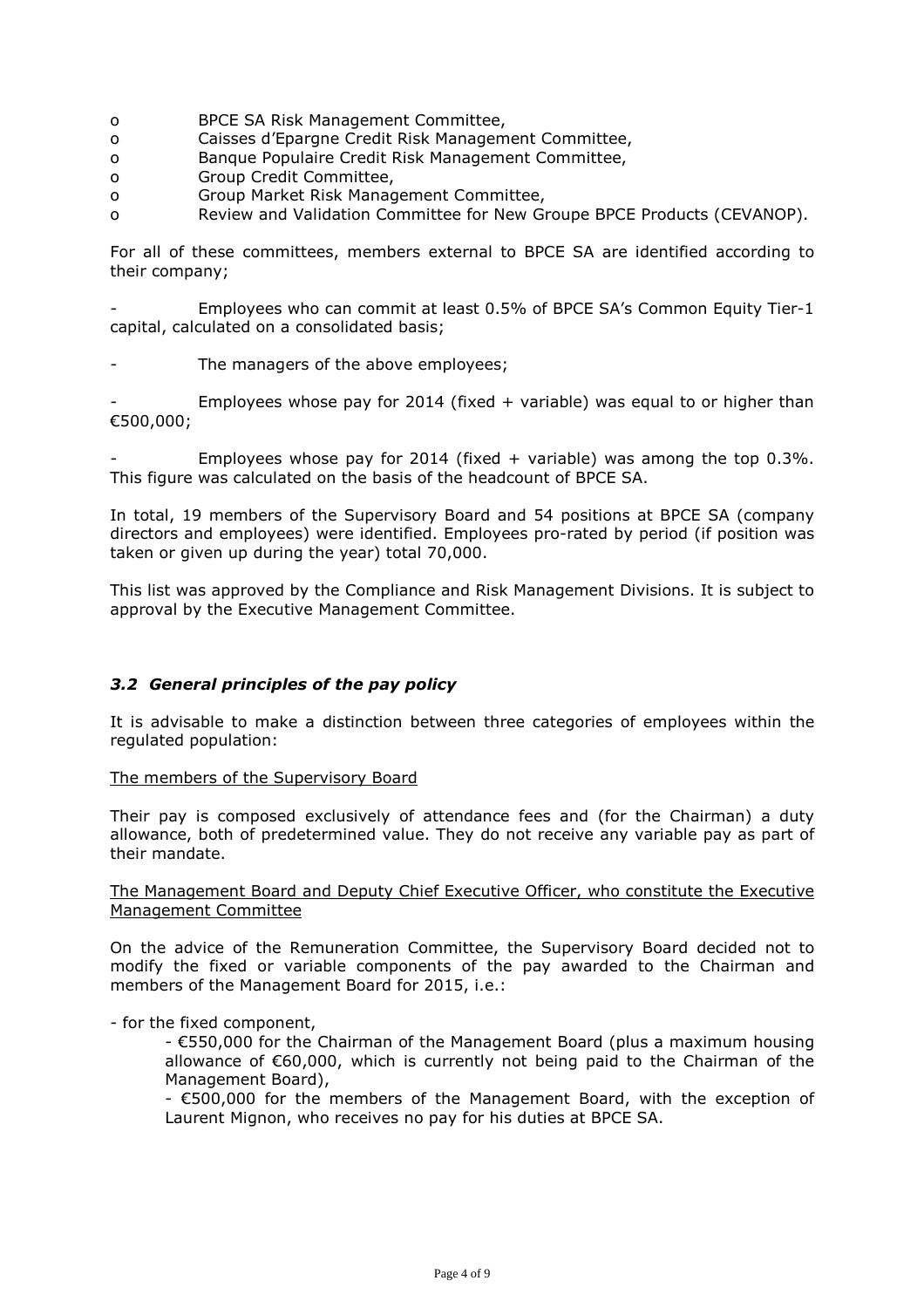- for the variable component,

- for the Chairman of the Management Board, a target variable component of 150% (maximum 200% in the event of outperformance);

- for the other members of the Management Board, a target variable component of 80% (maximum 100% in the event of outperformance).

Variable pay for 2015 will be paid only if the following condition is fulfilled in 2015:

the Group's Basel 3 Common Equity Tier-1 ratio (COREP regulatory vision, namely phase-in arrangements) is greater than 9% at December 31, 2015, with minimum CET1 capital of €35.8bn, or the regulatory minimum required under ECB Pillar 2.

The objectives are assessed on quantitative criteria, representing 60% of variable pay, and on qualitative criteria, representing 40%.

- Quantitative criteria: Net income attributable to equity holders of the parent (30%), cost/income ratio (20%) and net banking income (10%). These criteria are restated to offset the impact of the revaluation of own debt.

- Qualitative criteria, representing 40%, with four criteria each worth 10%: Finances/Operations/Risk Management, Business Development, Governance and Human Resources.

The Deputy Chief Executive Officer's variable pay is determined in identical fashion to that of the members of the Management Board.

#### Other employees

Other employees receive fixed pay on the basis of their status ("K" or "HC" in the bank's collective agreement) and their level of responsibility.

Employees classified as "HC" are company directors and receive fixed pay of between €150,000 and €250,000, except for those who are members of the Executive Committee, for whom the pay range is from €200,000 to €300,000.

All receive a variable component under their contracts, with a maximum percentage of 20% to 30% for those classified as "K", 30% to 50% for company directors classified as "HC" (excluding members of the Executive Committee) and 40% to 60% for members of the Executive Committee.

In all cases, the variable component is based on individual objectives determined on the basis of their position or entity.

In addition, for all employees of BPCE SA, the variable component may not exceed 100% of fixed pay, with the exception of the Chairman of the Management Board.

### *3.3 Policy regarding the payment of variable pay to the regulated population*

In accordance with Articles L. 511-71 to L. 511-85 of the French Monetary and Financial Code, the policy with regard to the payment of variable pay (schedule, percentage paid in shares, penalties) is as follows:

#### Proportionality

The rules governing the payment of variable pay apply only when the variable pay attributed is equal to or greater than the threshold of €100,000.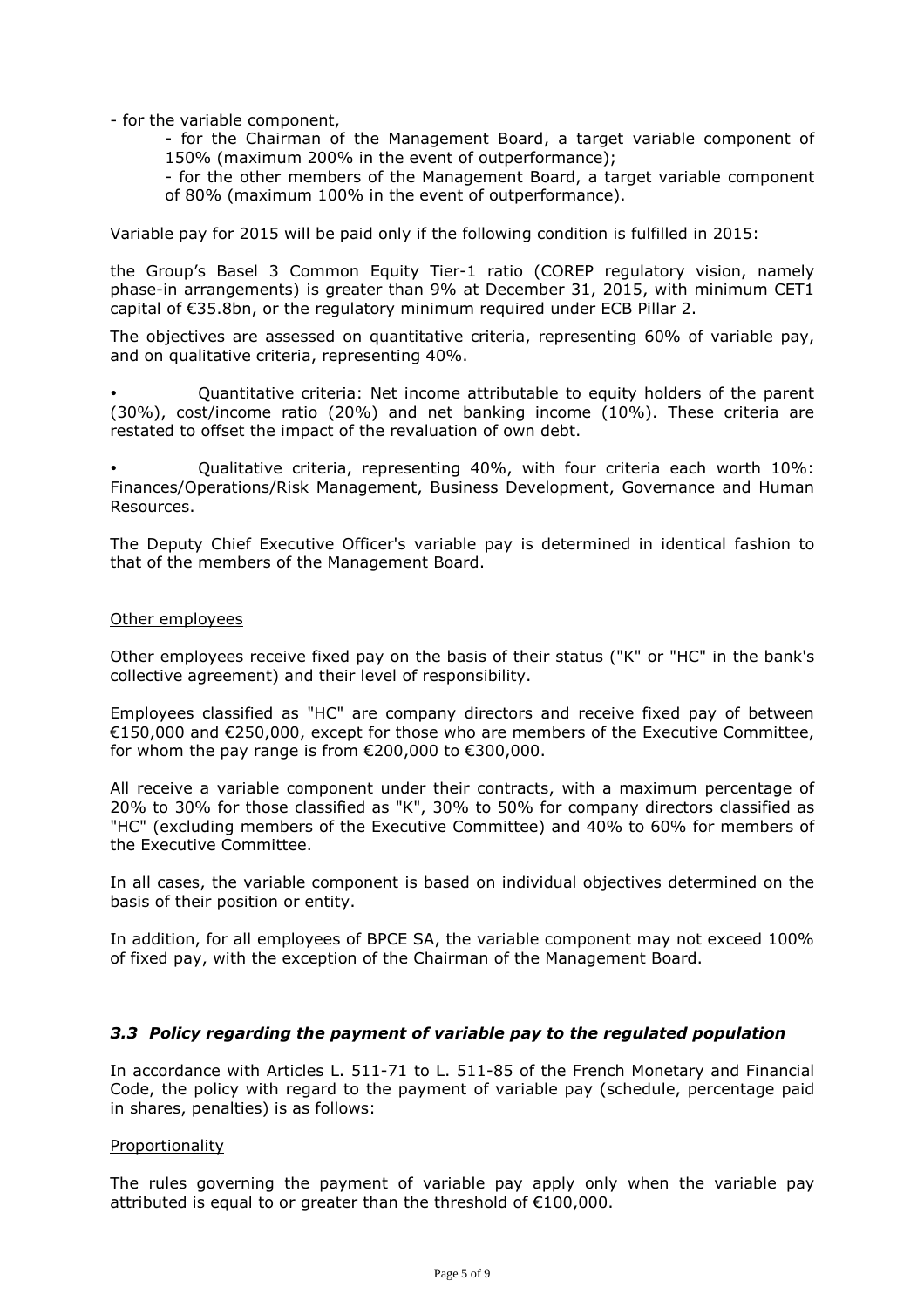If the variable pay is equal to or greater than this threshold, the rules governing the payment of variable pay apply to the full variable pay amount.

#### Deferred and conditional payment of a portion of variable pay

The payment of a portion of the variable pay awarded for a fiscal year is deferred over time and conditional.

In the event of death or retirement, the non-vested deferred portion vests immediately, net of any penalties.

This payment is staggered over the three years that follow the year in which the variable pay was awarded, paid in one-third installments.

#### Amount of deferred variable pay

The percentage of deferred variable pay corresponds to 50%, and is increased to 60% if the variable component is equal to or greater than  $\epsilon$ 500,000 and 70% if it is equal to or greater than €1,000,000.

#### Payment in securities or equivalent instruments

As BPCE SA is not a listed company, the deferred component of the variable pay takes the form of cash indexed on the basis of an indicator representing the change in the value of Groupe BPCE shares.

The indicator used is net income attributable to equity holders of the parent, assessed as a rolling average over the last three calendar years preceding the year pay is awarded and the years it is paid.

The indexing factor for the portions of the variable components awarded for 2012 and deferred to 2016 is 1.0893.

The indexing factor for the portions of the variable components awarded for 2013 and deferred to 2016 is 1.1905.

The indexing factor for the portions of the variable components awarded for 2014 and deferred to 2016 is 1.1121.

On account of the minimum additional retention period required by regulation, the conditional payment of the deferred portion of the variable component for year N is paid, at the earliest, on October 1 of years N+2, N+3 and N+4.

#### Application of penalties

Pursuant to Article L. 511-83 of the French Monetary and Financial Code, the Supervisory Board ruled, acting on a proposal by the Remuneration Committee, that the deferred pay portion would be paid only if normative ROE for the Group's core businesses was greater than or equal to 4%.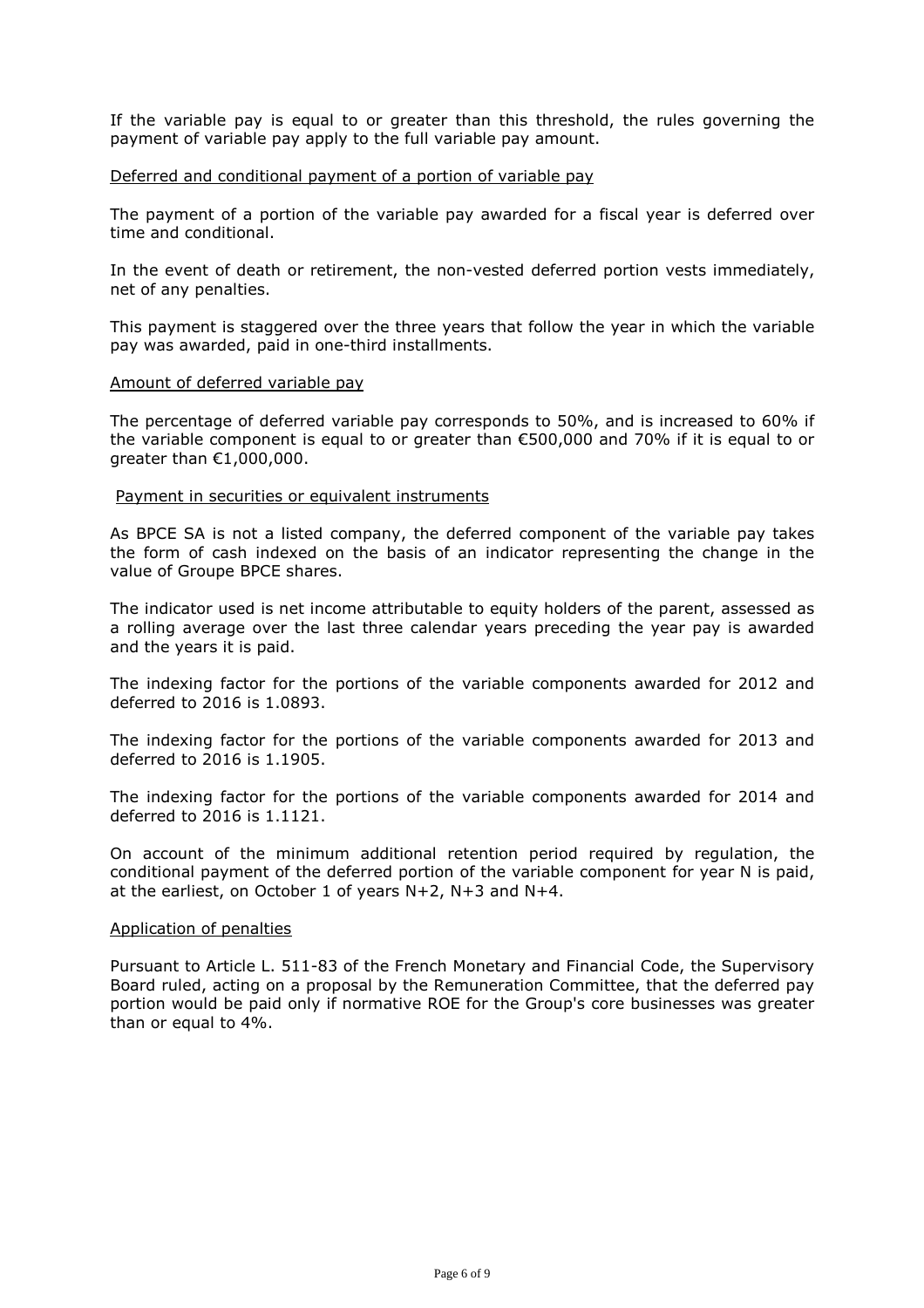## **4. Aggregate quantitative information**

## **Table 1**

## **Aggregate quantitative information on pay, broken down by area of activity**

Article 450 g) of EU Regulation No. 575/2013

|              | Management<br>body<br>executive<br>function | Management<br>body<br>supervisory<br>function | Investment<br>banking | Retail Banking | Asset<br>Management | Support<br>functions | Independent<br>control<br>function | Other | Total       |
|--------------|---------------------------------------------|-----------------------------------------------|-----------------------|----------------|---------------------|----------------------|------------------------------------|-------|-------------|
| Headcount    | 4.9                                         | 18.3                                          |                       |                |                     | 28.2                 | 18.6                               |       | 70.0        |
| Fixed pay    | €1,988,889                                  | €920,631                                      |                       |                |                     | €5,566,987           | €3,068,177                         |       | €11,544,684 |
| Variable pay | €1,981,568                                  | €0                                            |                       |                |                     | €1,956,032           | €786,730                           |       | €4,724,330  |
| Total pay    | €3,970,457                                  | €920,631                                      | €0                    | €0             | €0                  | €7,523,019           | €3,854,907                         | €0    | €16,269,014 |

(\*) pro-rated data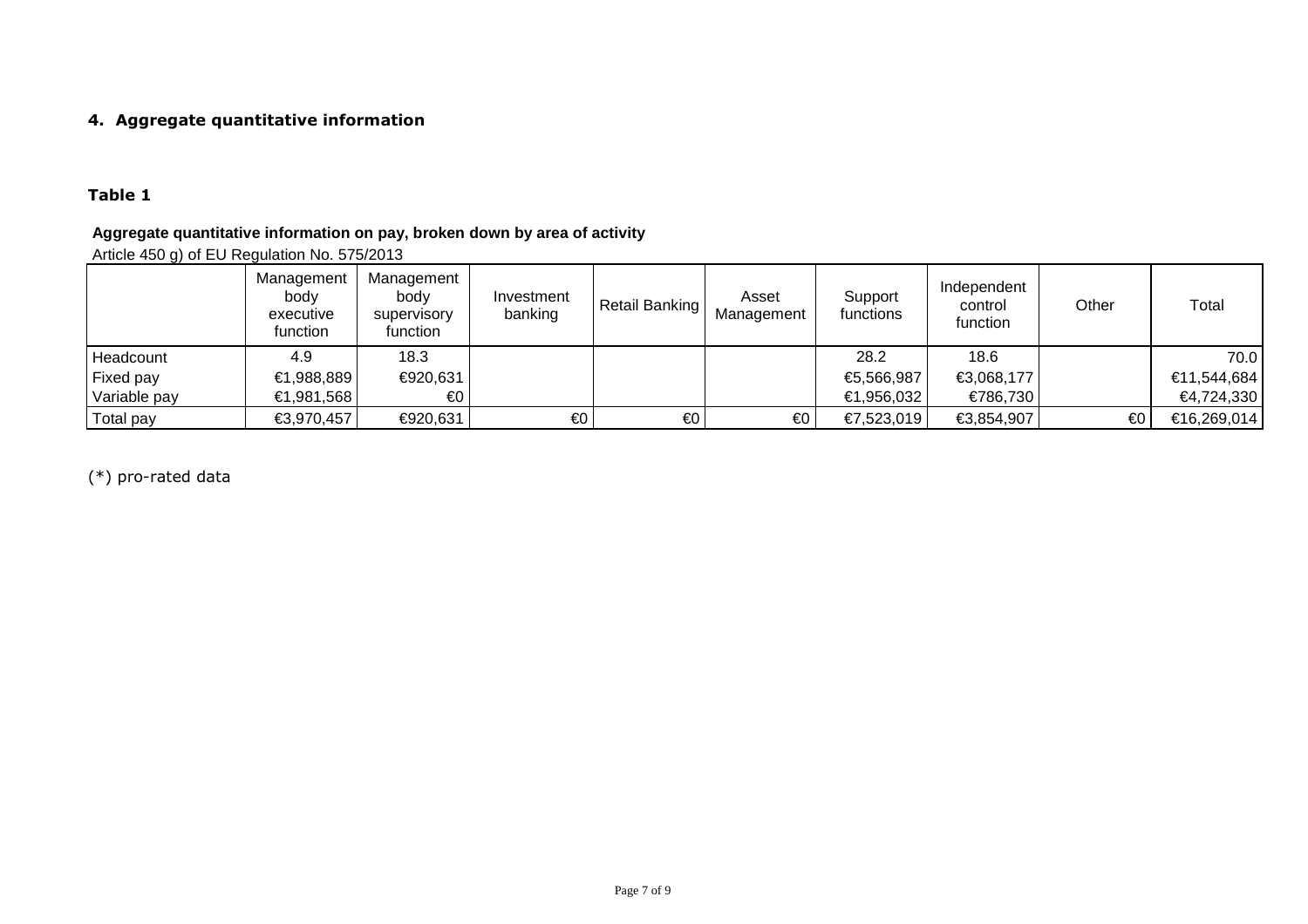## **Table 2**

# **Aggregate quantitative information on pay, broken down by employee category (managers and staff members whose activities have a material impact on the institution's risk profile)**

Article 450 h) of EU Regulation No. 575/2013

|                                                                                        | Management<br>body | Other       | Total                   |
|----------------------------------------------------------------------------------------|--------------------|-------------|-------------------------|
| Headcount                                                                              | 23.1               | 46.8        | 70.0                    |
| Total pay                                                                              | €4,891,088         | €11,377,926 | €16,269,014             |
| - of which fixed pay                                                                   | €2,909,520         | €8,635,164  | €11,544,684             |
| - of which variable pay                                                                | €1,981,568         | €2,742,762  | €4,724,330              |
| - of which non-deferred                                                                | €908,038           | €2,228,250  | €3,136,288              |
| - of which cash                                                                        | €908,038           | €2,228,250  | €3,136,288              |
| - of which shares and equivalent instruments                                           | €0                 | €0          | €0                      |
| - of which other instruments                                                           | €0                 | €0          | $\epsilon$ <sup>0</sup> |
| - of which deferred                                                                    | €1,073,530         | €514,512    | €1,588,042              |
| - of which cash                                                                        | €0                 | €0          | €0                      |
| - of which shares and equivalent instruments                                           | €1,073,530         | €514,512    | €1,588,042              |
| - of which other instruments                                                           | €0                 | €0          | $\epsilon$ <sup>0</sup> |
| Amounts outstanding on variable pay awarded for previous years and not yet vested      | €1,147,962         | €392,906    | €1,540,868              |
| Amount of variable pay awarded for previous years and already vested (after reduction) | €1,003,206         | €272,270    | €1,275,476              |
| - Value of reductions performed                                                        | €0                 | €0          | $\epsilon$ 0            |
| Severance pay granted                                                                  | €1,175,180         | €0          | €1,175,180              |
| Number of recipients of severance pay                                                  |                    |             |                         |
| Highest severance pay granted                                                          | €1,175,180         | €0          | €1,175,180              |
| Signing bonuses                                                                        | €0                 | €0          | $\epsilon$ 0            |
| Signing bonus recipients                                                               |                    | 0           | $\mathbf 0$             |

(\*) pro-rated data